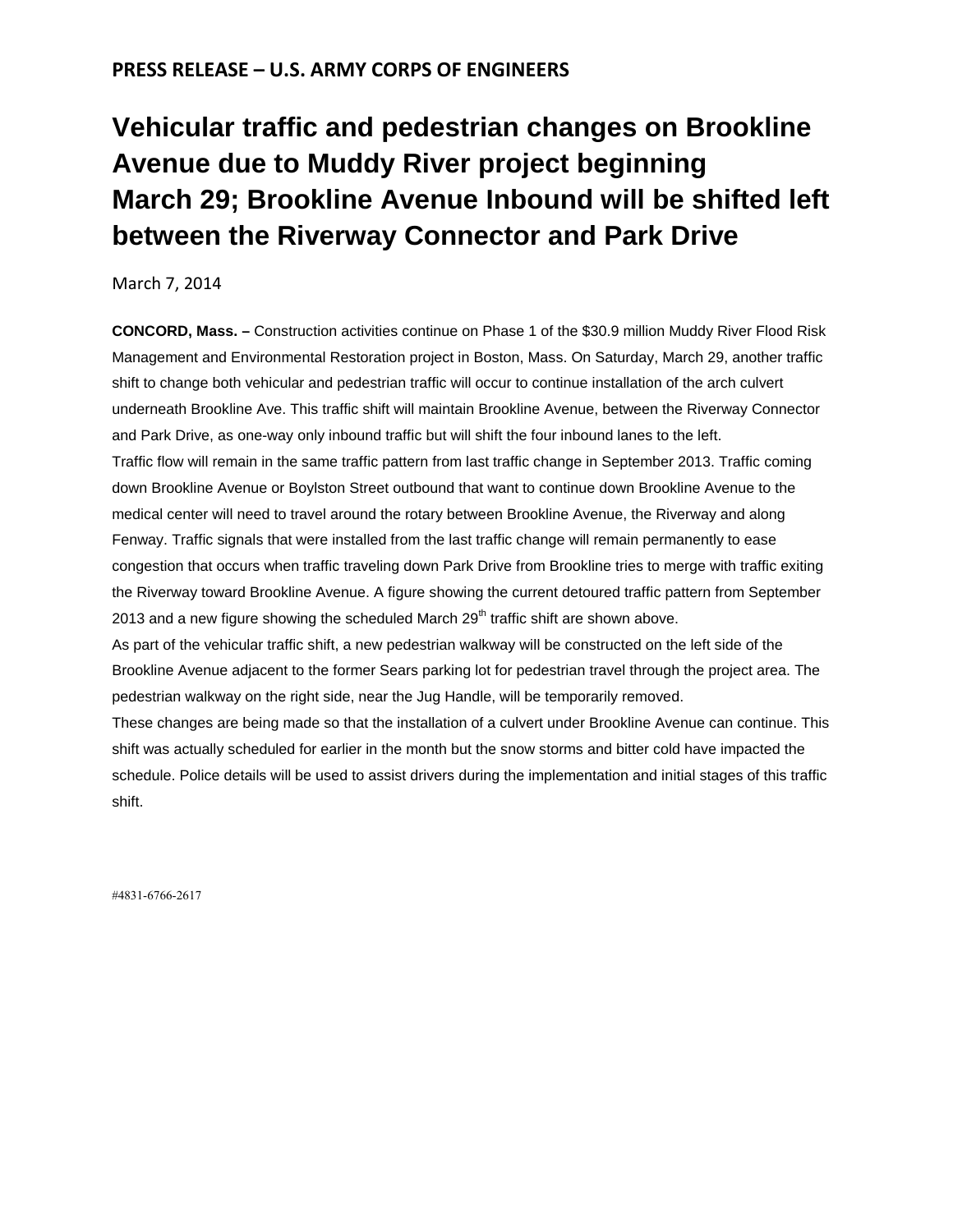## Traffic Management Plan during the initial phase of Brookline Avenue culvert installation